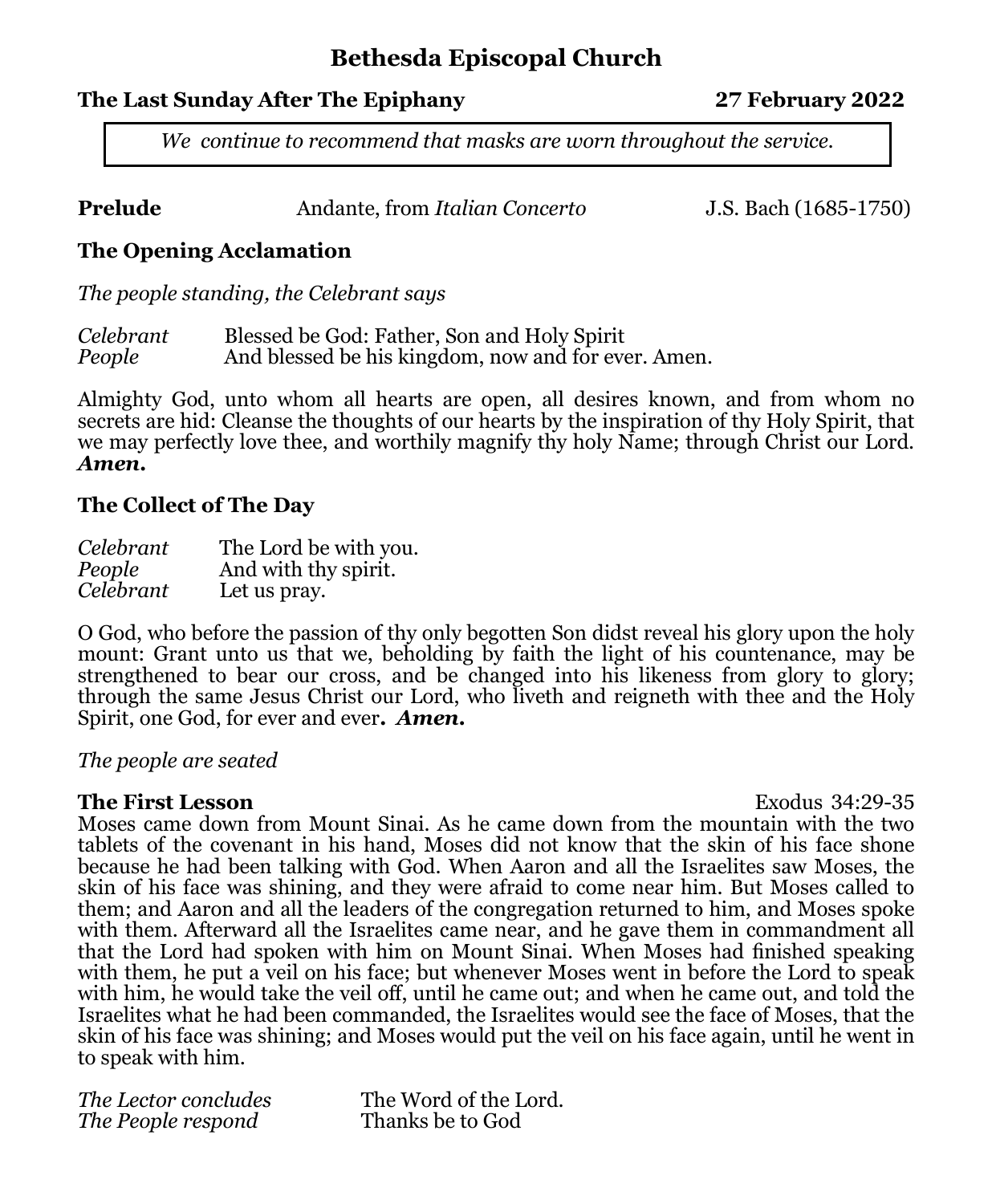Jehovah reigns supreme, Let all the people quake; He sits between the cherubim, Let earth's foundations shake. In Zion God is great; O'er nations high his throne; His fearful, great and holy name, In praises let them own.

Moses and Aaron, priests, 'Midst those that on Him call, And Samuel too, these called on God, And He them answered all. In pillar of a cloud, To them Jehovah spake, His testimonies gave to them, and laws they did not break.

O Lord, our gracious God, Thou didst an answer send; Tho' taking vengeance on their deeds, Thou pardon didst extend. All ye exalt the Lord; Our God in praises laud, And worship at his holy hill, For holy is our God.

#### **The Second Lesson** 2 Corinthians 3:12-4:2

Since, then, we have such a hope, we act with great boldness, not like Moses, who put a veil over his face to keep the people of Israel from gazing at the end of the glory that was being set aside. But their minds were hardened. Indeed, to this very day, when they hear the reading of the old covenant, that same veil is still there, since only in Christ is it set aside. Indeed, to this very day whenever Moses is read, a veil lies over their minds; but when one turns to the Lord, the veil is removed. Now the Lord is the Spirit, and where the Spirit of the Lord is, there is freedom. And all of us, with unveiled faces, seeing the glory of the Lord as though reflected in a mirror, are being transformed into the same image from one degree of glory to another; for this comes from the Lord, the Spirit. Therefore, since it is by God's mercy that we are engaged in this ministry, we do not lose heart. We have renounced the shameful things that one hides; we refuse to practice cunning or to falsify God's word; but by the open statement of the truth we commend ourselves to the conscience of everyone in the sight of God.

| The Lector concludes | The Word of the Lord. |
|----------------------|-----------------------|
| The People respond   | Thanks be to God.     |

*The people stand, if able.*

#### **The Holy Gospel Luke 9:28-36**

*Celebrant* The Holy Gospel of the Lord Jesus Christ according to Luke *People* Glory be to thee, O Lord.

Jesus took with him Peter and John and James, and went up on the mountain to pray. And while he was praying, the appearance of his face changed, and his clothes became dazzling white. Suddenly they saw two men, Moses and Elijah, talking to him. They appeared in glory and were speaking of his departure, which he was about to accomplish at Jerusalem. Now Peter and his companions were weighed down with sleep; but since they had stayed awake, they saw his glory and the two men who stood with him. Just as they were leaving him, Peter said to Jesus, "Master, it is good for us to be here; let us make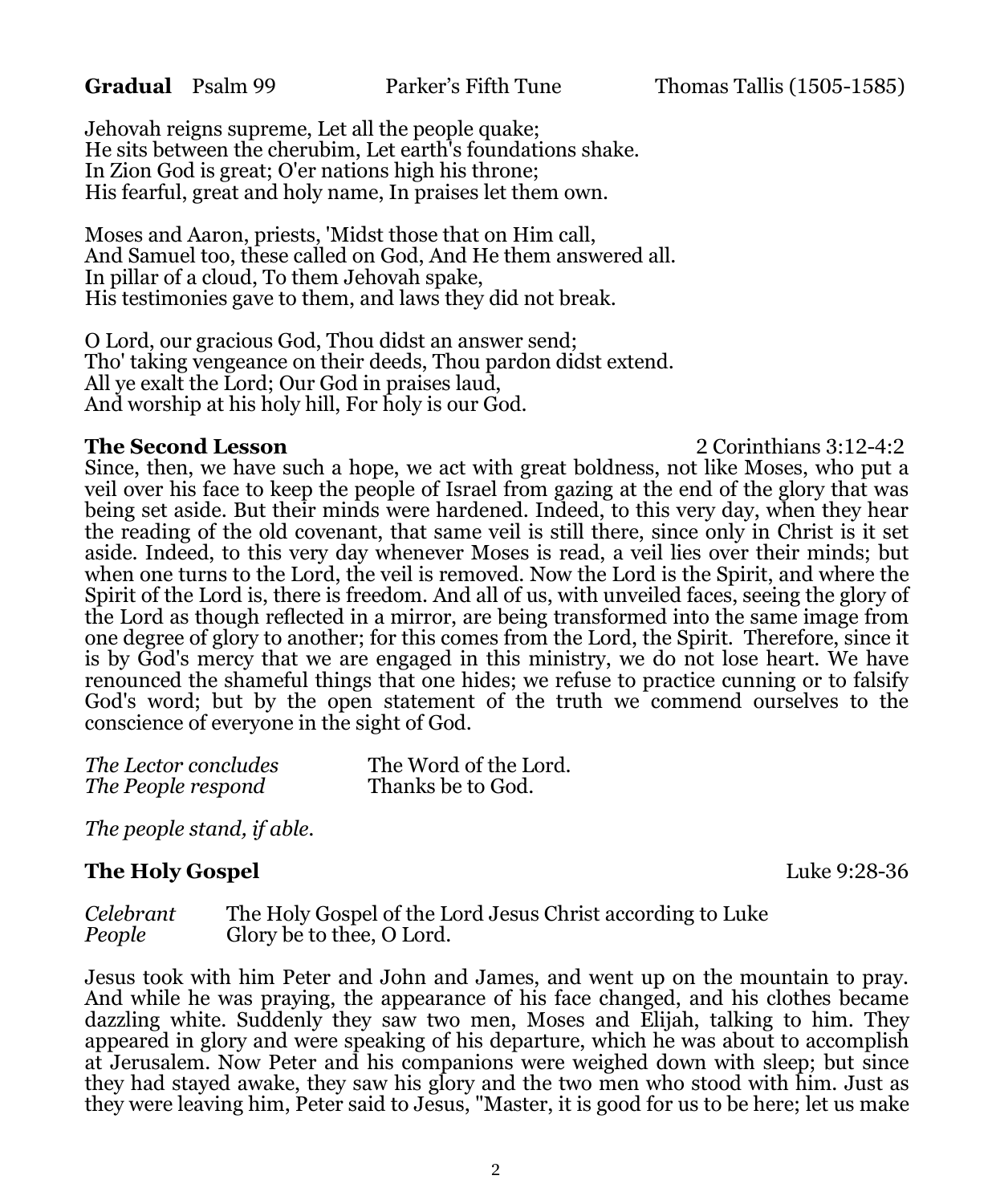three dwellings, one for you, one for Moses, and one for Elijah" — not knowing what he said. While he was saying this, a cloud came and overshadowed them; and they were terrified as they entered the cloud. Then from the cloud came a voice that said, "This is my Son, my Chosen; listen to him!" When the voice had spoken, Jesus was found alone. And they kept silent and in those days told no one any of the things they had seen.

| Celebrant | The Gospel of the Lord.      |
|-----------|------------------------------|
| People    | Praise be to thee, O Christ. |

**The Sermon Evan Craig Reardon Evan Craig Reardon** 

**The Nicene Creed** *Said by all, standing if you are able.*

I believe in one God, the Father Almighty, maker of heaven and earth, and of all things visible and invisible; And in one Lord Jesus Christ, the only-begotten Son of God, begotten of his Father before all worlds, God of God, Light of Light, very God of very God; begotten, not made; being of one substance with the Father; by whom all things were made; who for us men and for our salvation came down from heaven, and was incarnate by the Holy Ghost of the Virgin Mary, and was made man; and was crucified also for us under Pontius Pilate; he suffered and was buried: and the third day he rose again according to the Scriptures, and ascended into heaven, and sitteth on the right hand of the Father; and he shall come again, with glory, to judge both the quick and the dead; whose kingdom shall have no end. And I believe in the Holy Ghost, The Lord, and Giver of Life, who proceedeth from the Father and the Son; who with the Father and the Son together is worshipped and glorified; who spake by the Prophets. And I believe one holy Catholic and Apostolic Church; I acknowledge one Baptism for the remission of sins; and I look for the resurrection of the dead, and the life of the world to come. Amen.

#### **The Prayers of The People** *Please kneel.*

In our Intercessions for the Church and parish this week, we pray for the Anglican Communion, and today, we remember the Anglican Church of Kenya. In the Albany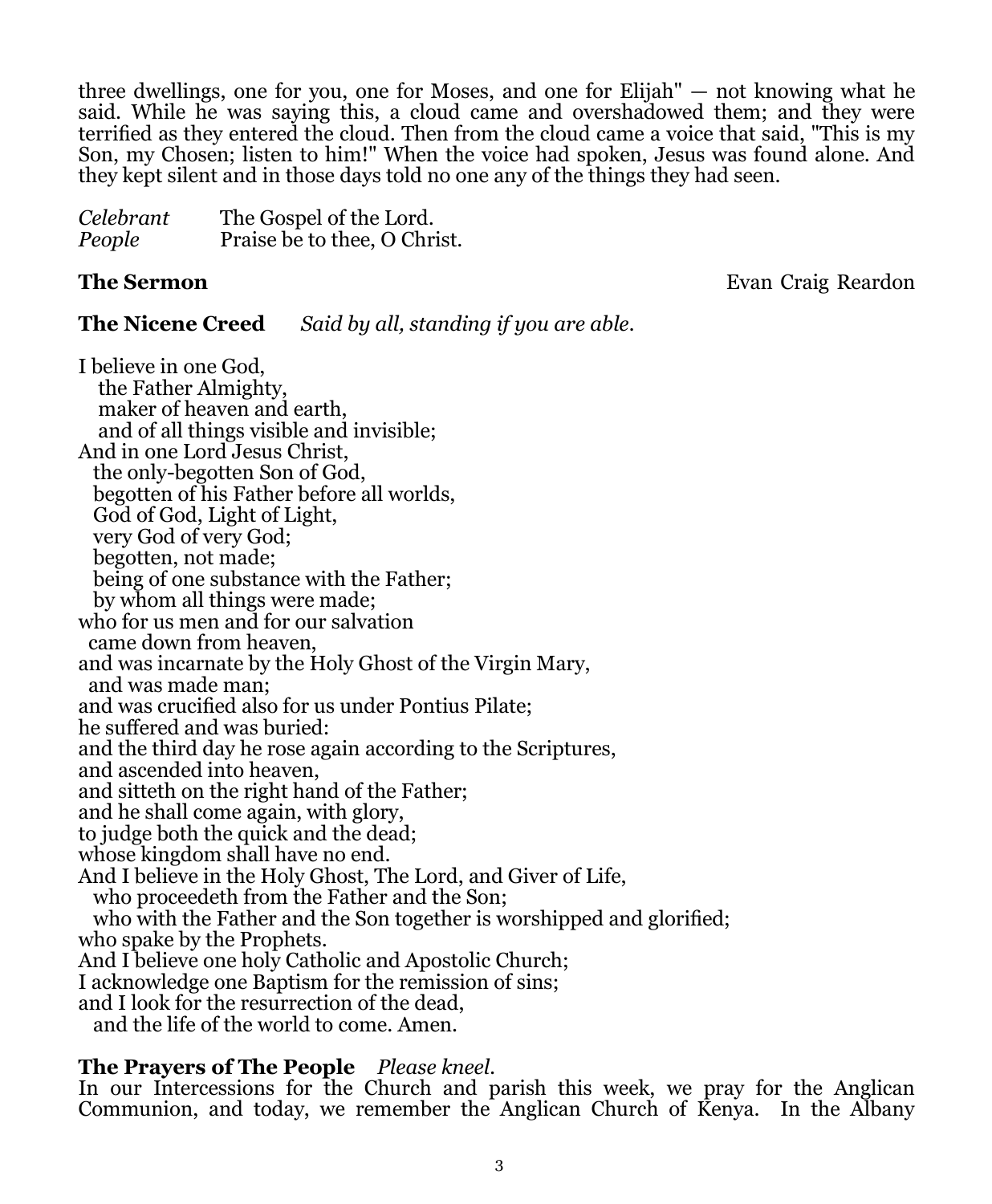diocese, we pray for the ministry of the Christ the King Center in Greenwich; and in our parish, we ask for God's blessing as we begin the season of Lent on Wednesday. At a time of international crisis, we also pray for peace in Eastern and Central Europe, especially for the people of Ukraine.

We remember with thanksgiving those who are celebrating birthdays and anniversaries this week, and those whose year's mind falls at this time.

In peace we pray to you, Lord God.

For all people in their daily life and work; **For our families, friends, and neighbors, and for all those who are alone.** 

For this community, our country, and the world; **For all who work for justice, freedom, and peace.** 

For the just and proper use of your creation; **For the victims of hunger, fear, injustice, and oppression.** 

For all who are in danger, sorrow, or any kind of trouble; **For those who minister to the sick, the friendless, and needy.** 

For the peace and unity of the Church of God; **For all who proclaim the gospel, and all who seek the truth.** 

For all bishops, clergy and other ministers; **For all who serve God in his Church.** 

For our own needs and those of others.

*(A moment of silence is kept for people to add their own petitions.)*

Hear us, Lord. **For your mercy is great.** 

We thank you, Lord, for all the blessings of this life. *(A moment of silence is kept for people to add their own thanksgivings.)*

#### We will exalt you, O God our king; **And praise your name for ever and ever.**

We pray for those who have died in the peace of Christ, and for those whose faith is known to you alone, that they may have a place in your eternal kingdom.

*(A moment of silence is kept for people to remember those who have died.)*

Lord, let your loving kindness be upon them; **Who put their trust in you.**

*The Celebrant says a concluding prayer, followed by the invitation to Confession.*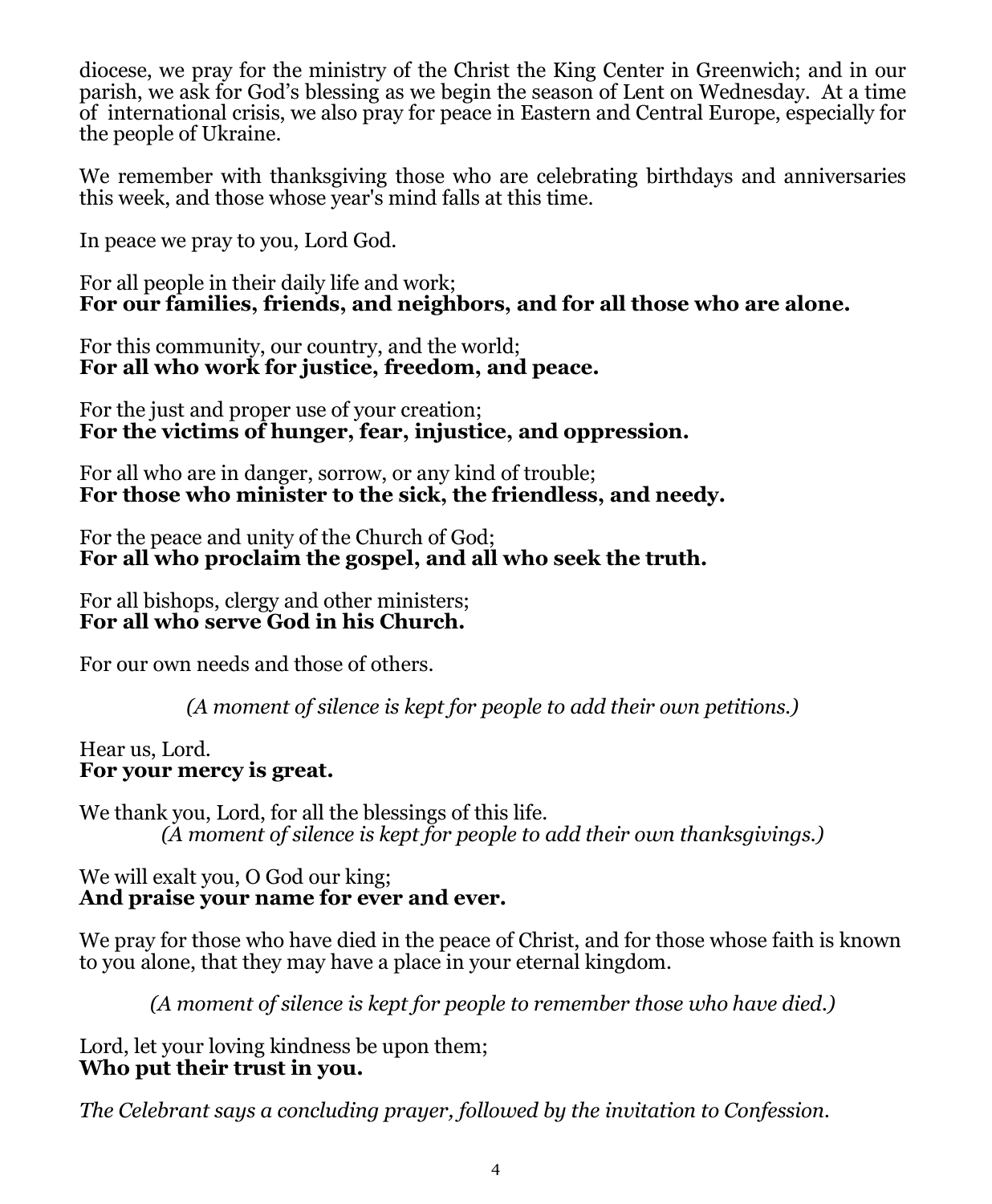## *The people say*

Almighty God, Father of our Lord Jesus Christ, maker of all things, judge of all men: We acknowledge and bewail our manifold sins and wickedness, which we from time to time most grievously have committed, by thought, word, and deed, against thy divine Majesty, provoking most justly thy wrath and indignation against us. We do earnestly repent, and are heartily sorry for these our misdoings; the remembrance of them is grievous unto us, the burden of them is intolerable. Have mercy upon us, have mercy upon us, most merciful Father; for thy Son our Lord Jesus Christ's sake, forgive us all that is past; and grant that we may ever hereafter serve and please thee in newness of life, to the honor and glory of thy Name; through Jesus Christ our Lord. Amen.

# **The Absolution**

#### *The Celebrant says*

Almighty God, our heavenly Father, who of his great mercy hath promised forgiveness of sins to all those who with hearty repentance and true faith turn unto him, have mercy upon you, pardon and deliver you from all your sins, confirm and strengthen you in all goodness, and bring you to everlasting life; through Jesus Christ our Lord. *Amen.* 

**The Peace** *All stand. At the exchange of the Peace, please remain in your pew.* 

*Celebrant* The peace of the Lord be always with you. And with thy spirit.

# **At The Offertory** Alleluia, song of gladness

- 1. Alleluia, song of gladness, voice of joy that cannot die; alleluia is the anthem ever raised by choirs on high; in the house of God abiding thus they sing eternally.
- 2. Alleluia thou resoundest, true Jerusalem and free; alleluia, joyful mother, all thy children sing with thee; but by Babylon's sad waters mourning exiles now are we.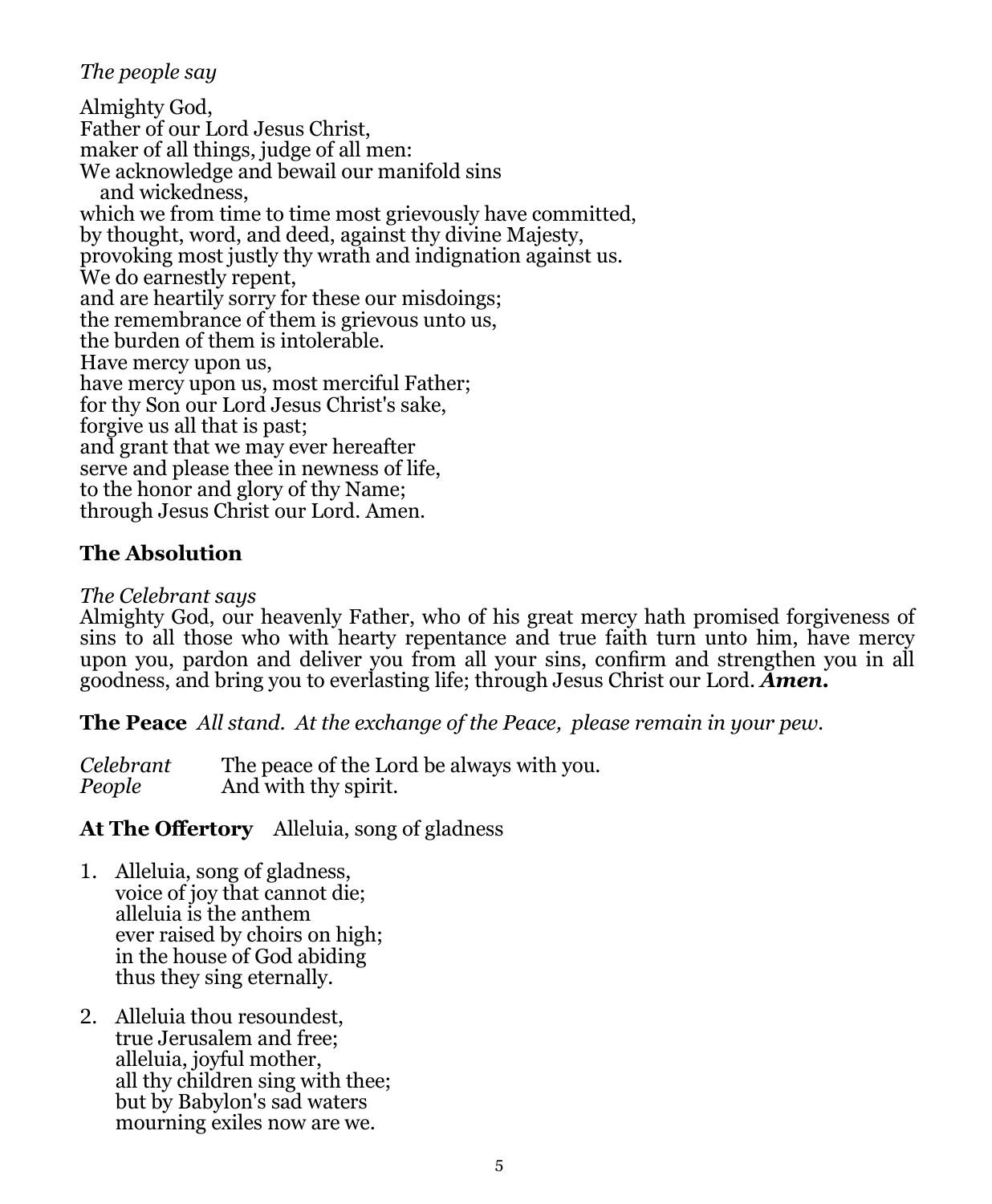- 3. Alleluia though we cherish and would chant for evermore alleluia in our singing, let us for a while give o'er, as our Savior in his fasting pleasures of the world forbore.
- 4. Therefore in our hymns we pray thee, grant us, blessed Trinity, at the last to keep thine Easter with thy faithful saints on high; there to thee for ever singing alleluia joyfully.

#### **The Great Thanksgiving** *Please stand.*

| Celebrant | The Lord be with you.                 |
|-----------|---------------------------------------|
| People    | And with thy spirit.                  |
| Celebrant | Lift up your hearts.                  |
| People    | We lift them up unto the Lord.        |
| Celebrant | Let us give thanks unto our Lord God. |
| People    | It is meet and right so to do.        |
|           |                                       |

#### **Proper Preface Of the Epiphany**

Because in the mystery of the Word made flesh, thou hast caused a new light to shine in our hearts, to give the knowledge of thy glory in the face of thy Son Jesus Christ our Lord.

## **Sanctus and Benedictus Qui Venit** *Sung by all*



#### **The Eucharistic Prayer** *Please kneel.*

All glory be to thee, Almighty God, our heavenly Father, for that thou of thy tender mercy, didst give thine only Son Jesus Christ to suffer death upon the cross for our redemption;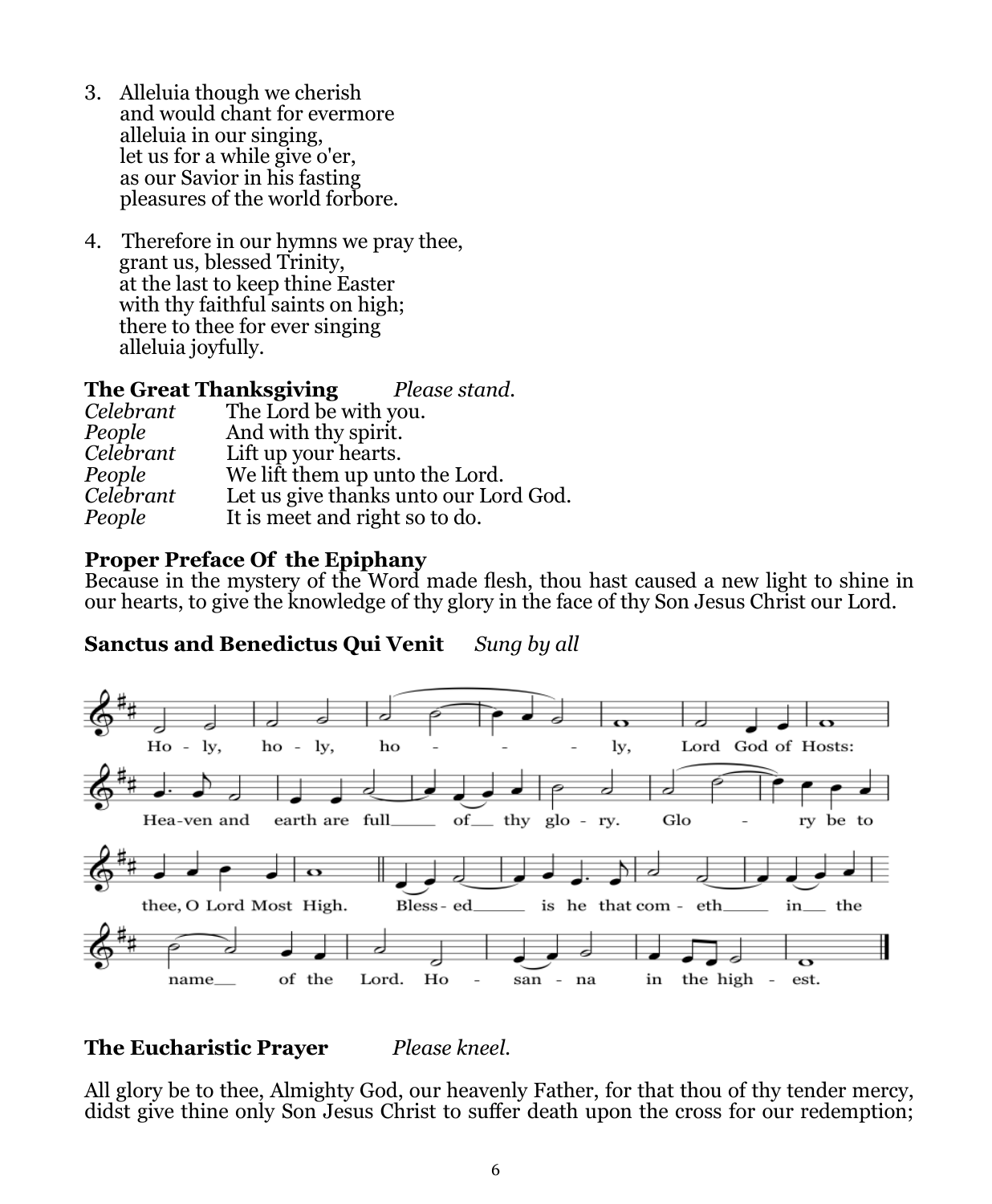who made there, by his one oblation of himself once offered, a full, perfect, and sufficient sacrifice, oblation, and satisfaction, for the sins of the whole world; and did institute, and in his holy Gospel command us to continue, a perpetual memory of that his precious death and sacrifice, until his coming again.

For in the night in which he was betrayed, he took bread; and when he had given thanks, he *brake* it, and gave it to his disciples, saying, "Take, eat, this is my Body, which is given for you. Do this in remembrance of me. "

Likewise, after supper, he took the cup; and when he had given thanks, he gave it to them, saying, "Drink ye all of this; for this is my Blood of the New Testament, which is shed for you and for many, for the remission of sins. Do this, as oft as ye shall drink it, in remembrance of me. "

Wherefore, O Lord and heavenly Father, according to the institution of thy dearly beloved Son our Savior Jesus Christ, we, thy humble servants, do celebrate and make here before thy divine Majesty, with these thy holy gifts, which we now offer unto thee, the memorial thy Son hath commanded us to make; having in remembrance his blessed passion and precious death, his mighty resurrection and glorious ascension; rendering unto thee most hearty thanks for the innumerable benefits procured unto us by the same.

And we most humbly beseech thee, O merciful Father, to hear us; and of thy almighty goodness, vouchsafe to bless and sanctify, with thy Word and Holy Spirit, these thy gifts and creatures of bread and wine; that we, receiving them according to thy Son our Savior Jesus Christ's holy institution, in remembrance of his death and passion, may be partakers of his most blessed Body and Blood.

And we earnestly desire thy fatherly goodness mercifully to accept this our sacrifice of praise and thanksgiving; most humbly beseeching thee to grant that, by the merits and death of thy Son Jesus Christ, and through faith in his blood, we, and all thy whole Church, may obtain remission of our sins, and all other benefits of his passion.

And here we offer and present unto thee, O Lord, our selves, our souls and bodies, to be a reasonable, holy, and living sacrifice unto thee; humbly beseeching thee that we, and all others who shall be partakers of this Holy Communion, may worthily receive the most precious Body and Blood of thy Son Jesus Christ, be filled with thy grace and heavenly benediction, and made one body with him, that he may dwell in us, and we in him.

And although we are unworthy, through our manifold sins, to offer unto thee any sacrifice, yet we beseech thee to accept this our bounden duty and service, not weighing our merits, but pardoning our offenses, through Jesus Christ our Lord; By whom, and with whom, in the unity of the Holy Ghost, all honor and glory be unto thee, O Father Almighty, world without end. **Amen**

And now, as our Savior Christ hath taught us, we are bold to say,

Our Father, who art in heaven, hallowed be thy Name, thy kingdom come, thy will be done, on earth as it is in heaven.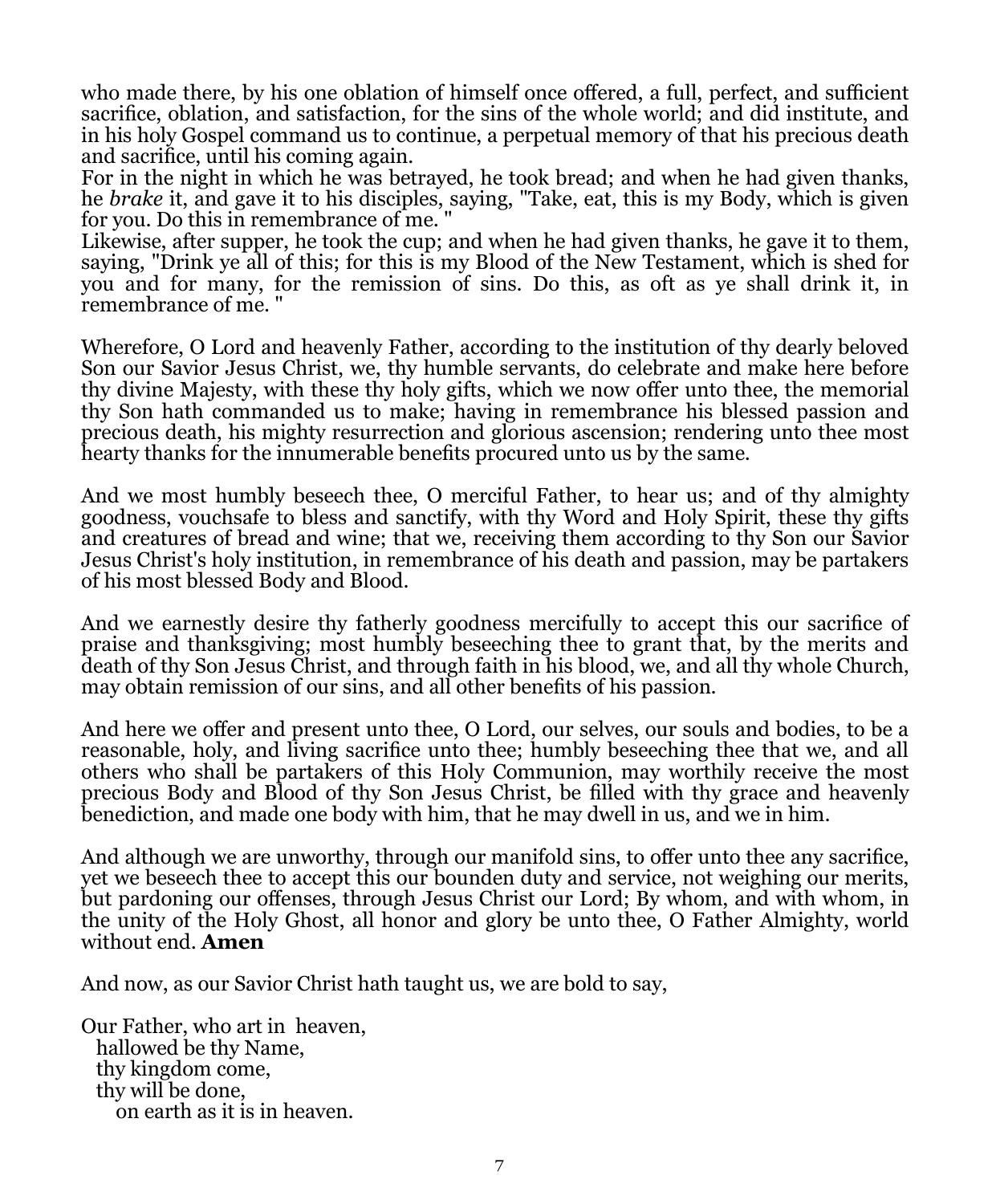Give us this day our daily bread. And forgive us our trespasses, as we forgive those who trespass against us. And lead us not into temptation,

 but deliver us from evil. For thine is the kingdom, and the power, and the glory, for ever and ever. Amen.

#### **The Breaking of The Bread**

*Celebrant* Alleluia. Christ our Passover is sacrificed for us; *People* Therefore let us keep the feast. Alleluia.

#### **Prayer of Humble Access** *Said by all*

We do not presume to come to this thy Table, O merciful Lord, trusting in our own righteousness, but in thy manifold and great mercies. We are not worthy so much as to gather up the crumbs under thy Table. But thou art the same Lord whose property is always to have mercy. Grant us therefore, gracious Lord, so to eat the flesh of thy dear Son Jesus Christ, and to drink his blood, that we may evermore dwell in him, and he in us. Amen*.*

**Agnus Dei** Mass in B-flat Antonio Lotti (1667-1740)

Agnus Dei qui tollis peccata mundi, miserere nobis. *O Lamb of God, that takest away the sins of the world, have mercy on us.* Agnus Dei qui tollis peccata mundi, miserere nobis. *O Lamb of God, that takest away the sins of the world, have mercy on us.* Agnus Dei qui tollis peccata mundi, dona nobis pacem. *O Lamb of God, that takest away the sins of the world, grant us thy peace.*

*Communion is distributed at the chancel step. Please remain seated until directed by an usher.*

#### **Communion Motet** O Nata Lux Thomas Tallis (1505-1585)

O nata lux de lumine, Jesu redemptor saeculi, *O Light born of Light, Jesus, redeemer of the world,* Dignare clemens supplicum laudes preces que sumere. *with loving-kindness deign to receive suppliant praise and prayer.*

Qui carne quondam contegi dignatus es pro perditis. *Thou who once deigned to be clothed in flesh for the sake of the lost,* Nos membra confer effici, Tui beati corporis. *grant us to be members of thy blessed body.*

*10th c. Hymn for the Feast of the Transfiguration*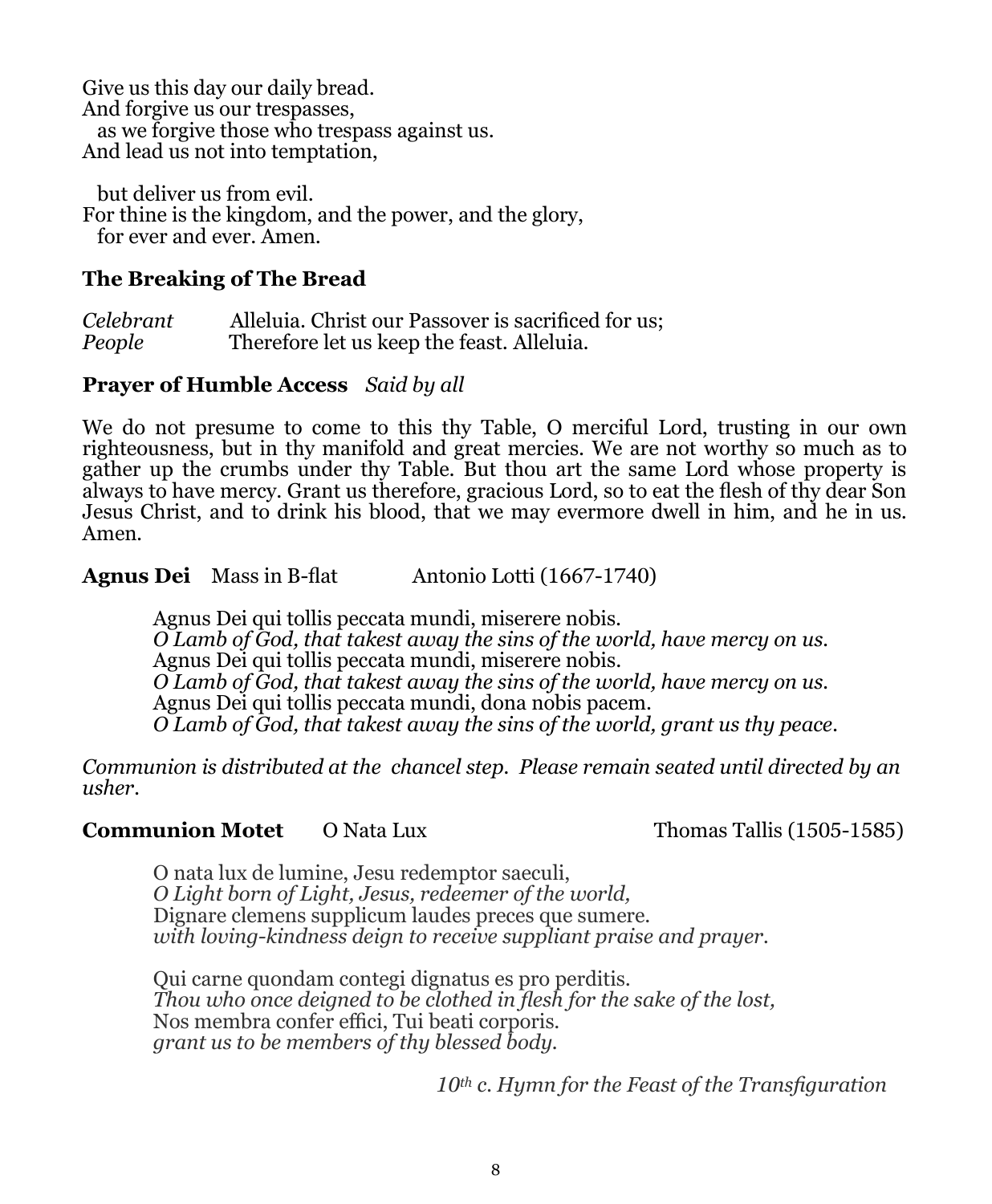#### **The Post Communion Prayer** *Said by all.*

Almighty and ever living God, we most heartily thank thee for that thou dost feed us, in these holy mysteries, with the spiritual food of the most precious Body and Blood of thy Son our Savior Jesus Christ; and dost assure us thereby of thy favor and goodness towards us; and that we are very members incorporate in the mystical body of thy Son, the blessed company of all faithful people; and are also heirs, through hope, of thy everlasting kingdom. And we humbly beseech thee, O heavenly Father, so to assist us with thy grace, that we may continue in that holy fellowship, and do all such good works as thou hast prepared for us to walk in; through Jesus Christ our Lord, to whom, with thee and the Holy Ghost, be all honor and glory, world without end. Amen.

#### **The Blessing and Dismissal**

The peace of God, which passeth all understanding, keep your hearts and minds in the knowledge and love of God, and of his Son Jesus Christ our Lord; and the blessing of God Almighty, the Father, the Son and the Holy Ghost, be amongst you and remain with you always. Amen.

| Celebrant | Go in peace to love and serve the Lord. |
|-----------|-----------------------------------------|
| People    | Thanks be to God.                       |

*Please stand as the celebrant departs.*

**Voluntary** Ye Watchers and Ye Holy Ones, *Lasst uns erfreuen* 

arr. Chris Rice (b. 1970)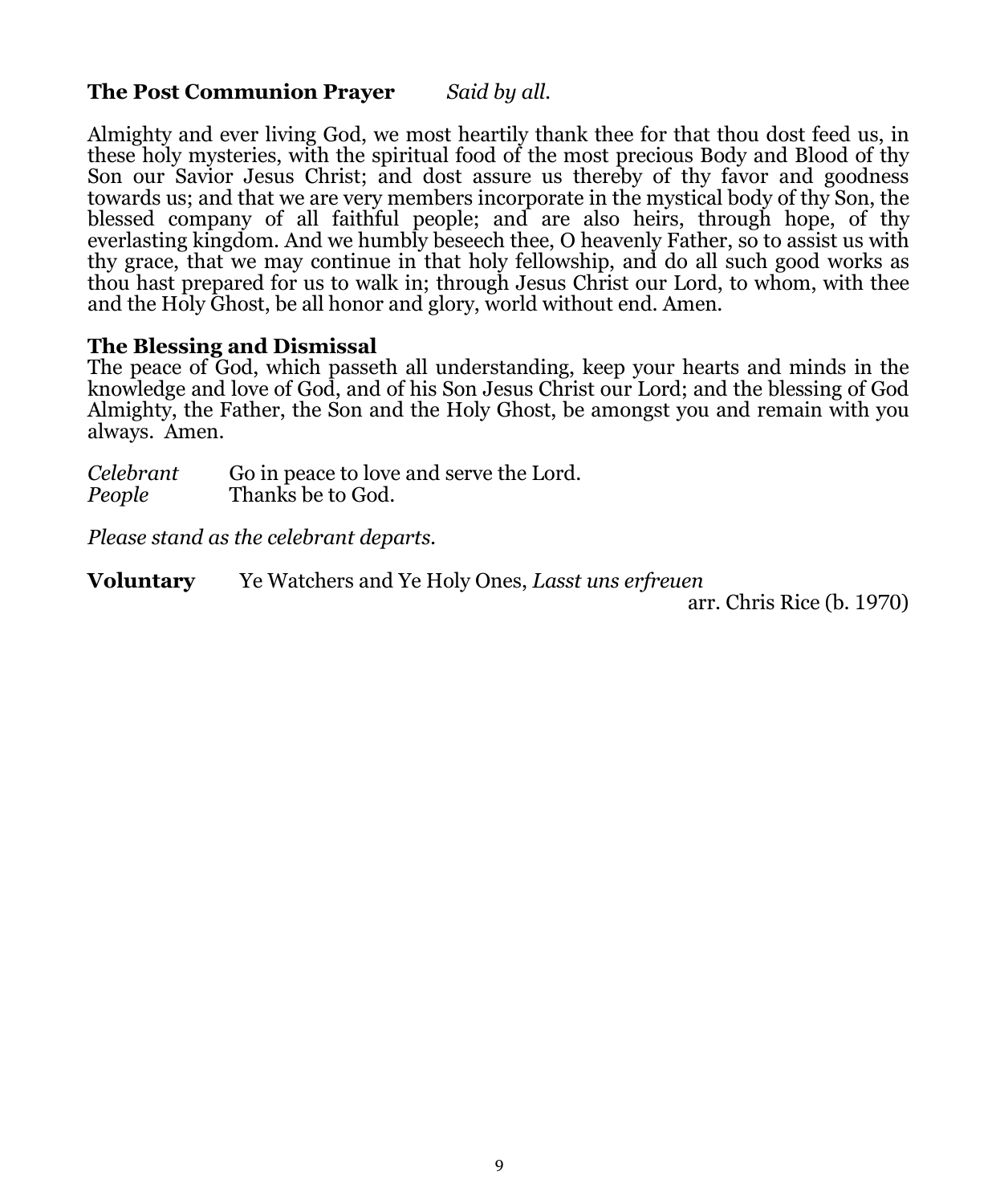## *Today at Bethesda*

**We welcome** Evan Craig Reardon to the pulpit this morning. Evan has been at the Cathedral of All Saints, Albany, since 2017, where he serves on Chapter, as an acolyte, and in various other ministries. In addition to his liturgical responsibilities, Evan leads poetry reading groups and gives presentations on the intersections of faith and the arts. He is the librarian and archivist for The Flow Chart Foundation.

**Thank you** to Joan Suda for playing at the 10am service today while Derek is away.

To make a gift of Eucharist Elements for a month, or Altar flowers for a week, please contact the church office. Your generosity is appreciated.

## *Upcoming at Bethesda*

**Ash Wednesday** this year falls on 2 March. To mark this first day of Lent, there will be services of Holy Communion with Imposition of Ashes at 12 Noon and 7pm. All welcome.

#### **Lenten Music and Meditation Concerts**

Sunday March 6 at 4pm **The Finger Lakes Guitar Quartet**. Guitarists Joel Brown, Sten Isachsen, Brett Grigsby and Paul Quigley will present works by Brouwer, Fauré, Granados and other composers.

Sunday March 13 4pm **Drank The Gold** Oona Grady & James Gascoyne American Irish Music Duo.

Sunday March 20 4pm **Chuck Lamb** Jazz Pianist.

**Study of Genesis** The age-old stories in the opening chapters of Genesis have been used (and abused) by Christians for centuries to address such pressing questions as how the world began, how humans originated, how males and females relate, whence comes evil, how science and religion relate and why bad things happen. Come to explore these stories on Sunday mornings from 9:20-9:50 beginning March 6 in our Sanctuary. Dr. Blaine Edele (Ph.D. in Old Testament from Duke University) will explore these foundational stories from Genesis chapter 1-6. No prior knowledge of Genesis is required, only a curiosity to learn.

Lent Study Thursday evenings at 7pm, beginning 10 March for four weeks. Location: TBD. John Milton stands as one of the most important poets in the English language. His greatest work is Paradise Lost and in it he attempts to explain the story of creation and of the Fall. His work stands in a line with the great epics of the ancient world and presents a uniquely Christian take on the genre. More importantly, Milton was a deep theological thinker and took active part in the theological debates of the day; Paradise Lost stands as an enduring attempt to convey the splendor of God and God's creation to the world. The text grapples with questions about human agency, creation, and God's sovereignty that continue to perplex and occupy us to this day. This course will be a contemplative reading of Paradise Lost, where we will consider the poem as a living text in dialogue with theology, philosophy, and spirituality. We will find spiritual resonances everywhere in this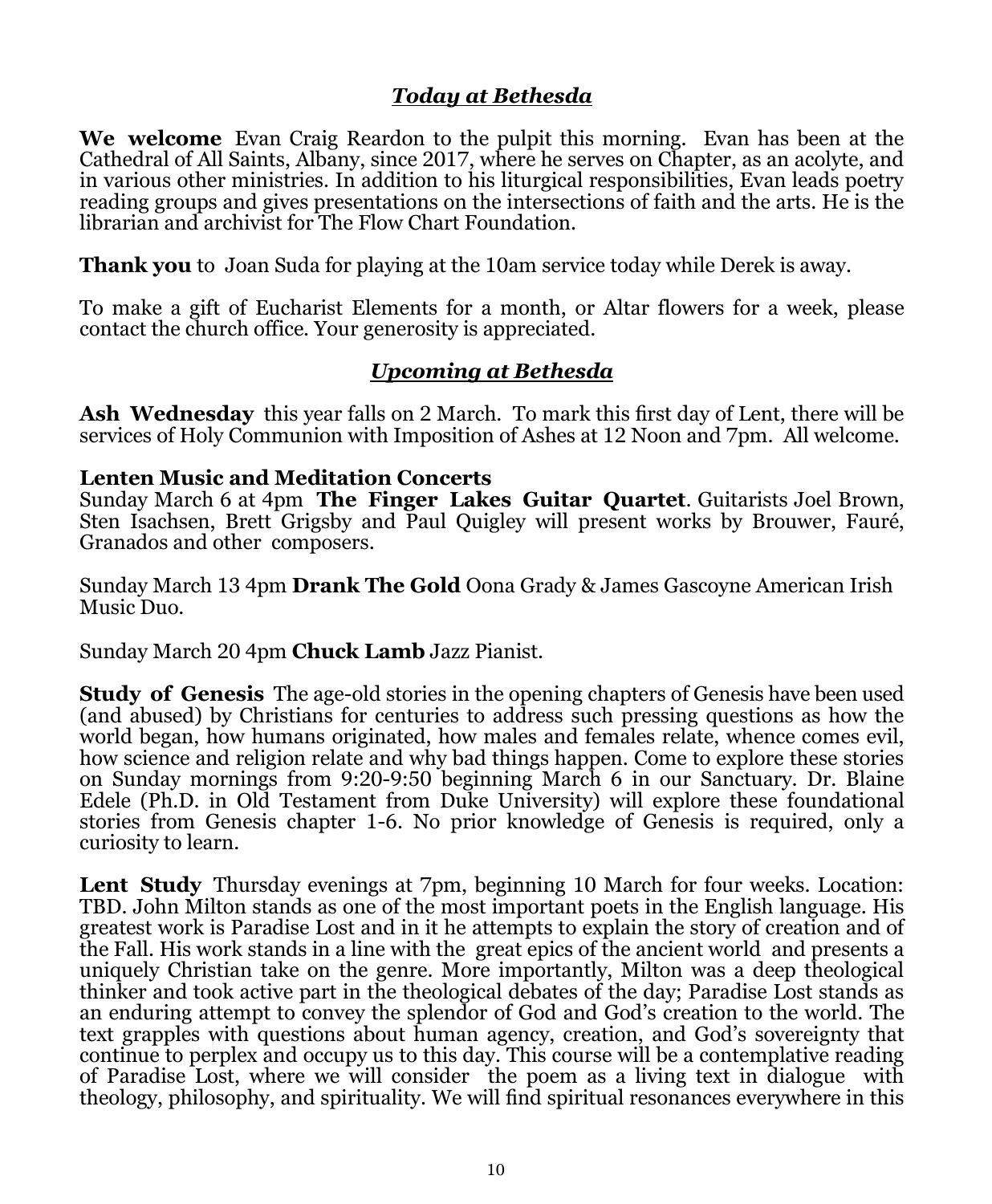text as we all bring our own unique perspectives to this great work of literature. No previous experience with poetry is necessary. To register, please call the parish office: 518.584.5980. The book can be purchased at Amazon: [https://www.amazon.com/Paradise](https://www.amazon.com/Paradise-Lost-Modern-Library-Classics/dp/0375757961) -Lost-Modern-Library-[Classics/dp/0375757961](https://www.amazon.com/Paradise-Lost-Modern-Library-Classics/dp/0375757961)

**Spring Book Group, Thursday 19 May 2022, Location –to be Announced.**  Verlyn Klinkenborg's novel *Timothy, or, Notes on an Abject Reptile***, is** a delightful reading experience. The Yale Review faculty bookshelf noted the blurb: "Few writers have attempted to explore the natural history of a particular animal by adopting the animal's own sensibility. But Verlyn Klinkenborg has done just that in Timothy: an insightful and utterly engaging story of the world's most famous tortoise, whose real life was observed by the eighteenth-century English curate and naturalist Gilbert White. For thirteen years, Timothy lived in White's garden. Here Klinkenborg gives the tortoise an unforgettable voice and keen powers of observation on both human and natural affairs. Wry and wise, unexpectedly moving and enchanting at every–careful–turn, Timothy surprises and delights." Mary Sanders Shartle will lead the discussion. Please call the church office if you would like to attend. Order your books now!

**Roof Replacement**. The church roof is tentatively scheduled for replacement starting in late March with work continuing until early July. Scaffolding will be erected around the exterior of the church and the work will proceed by sections of the roof, beginning with the west side of the church. The sequence of work for each roof section is removal of the old roof shingles, inspection and repair of the roof deck, repair of trim work and installation of the new roof. Since there may be some debris inside the church during removal of the old roof it will be necessary that the pews, organ, and high altar are covered for protection. While we have contracted to have the organ covered, we need volunteers to care for the pews. The volunteer group, dubbed "The Holy Rollers", will cover the pews after Sunday services and uncover the pews prior to the weekend services. If you would like to volunteer to help with either covering or uncovering pews, please call the office or contact Mark Claverie. A practice session for covering and uncovering the pews will be held on Saturday, March  $12<sup>th</sup>$  at 9am.

#### *In The Community*

**LifeWorks Community Action** (formerly EOC). Thank you to all those who have donated. As you can imagine the need is ongoing. If you would like to help by donating here is a list of items needed.

- Microwaveable convenience meals
- Disposable plates/bowls and silverware
- Foods low in salt, fat & sugar. Gluten Free foods.
- Household cleaning supplies.
- Sponges, laundry detergent, dishwasher detergent.
- $\bullet$  Diapers (size 4 & 5) and baby wipes.
- Baby care products like baby shampoo and soap.
- Adult personal hygiene products such as soap, toothpaste, toothbrushes, shampoo, razors, shaving cream, deodorant.

Fresh vegetables as well as other perishable food items like eggs, milk, butter, can be brought directly to the food pantry located at 39 Bath Street, Ballston Spa. Donations are accepted Monday - Friday from 9am to 4pm.